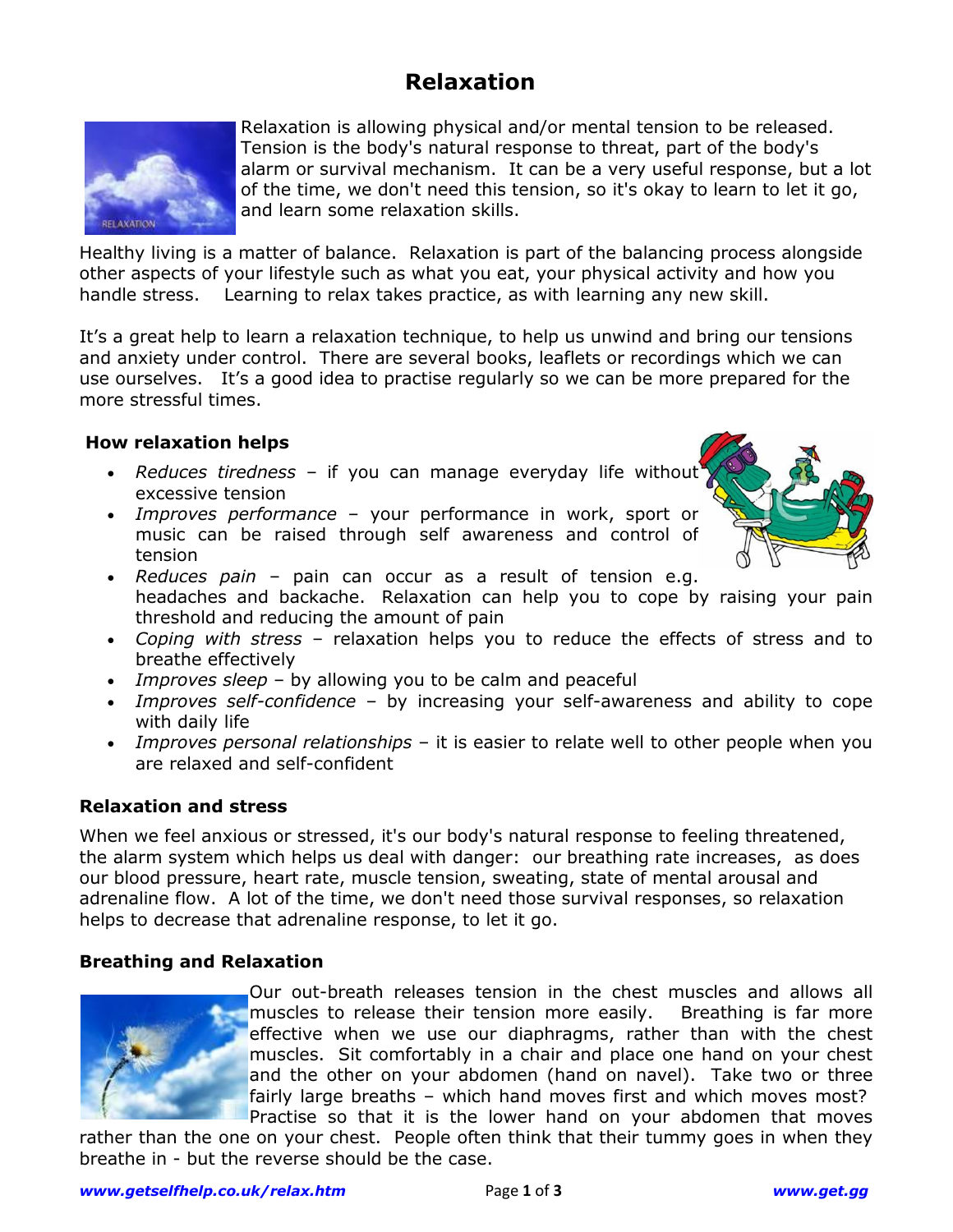When you're feeling tense or hoping to relax, try breathing out a little bit more slowly and more deeply, noticing a short pause before the in-breath takes over (don't exaggerate the in-breath, just let it happen). You might find it useful to count slowly or prolong a word such as "one" or "peace" to help elongate the out-breath a little (to yourself or out loud).

There are various ways in which to achieve relaxation, most use breath control in some way. Whichever method you choose, regular practice will help. Some examples are:

- Progressive Muscle Relaxation tense/relax muscular relaxation
- Meditation *[\(www.getselfhelp.co.uk/meditation.htm\)](http://www.getselfhelp.co.uk/meditation.htm)*
- Mindfulness *[\(www.getselfhelp.co.uk/mindfulness.htm\)](http://www.getselfhelp.co.uk/mindfulness.htm)*
- Guided Imagery or Visualisation *[\(www.getselfhelp.co.uk/imagery.htm\)](http://www.getselfhelp.co.uk/imagery.htm)*
- Autogenic Training mental exercises to link body and mind to bring about relaxation
- Alexander Technique teaches the importance of posture, which improves mental and physical wellbeing.
- Bio Feedback self-regulation of bodily functions, e.g. Slowing heart rate
- Massage
- Aromatherapy
- Physical Activity
- Tai Chi
- Yoga
- Music (music is very personal, so use whatever helps you relax) either used alone, or with any of the above methods *[\(www.getselfhelp.co.uk/music.htm\)](http://www.getselfhelp.co.uk/music.htm)*

## **Simple Breathing Exercise**

We'll start with a simple breathing exercise which can be done in a few seconds, no matter where you are. It is particularly helpful at stressful **Brea** times, but it's also useful to do it at regular intervals throughout the day.



*Take a deep, slow breath in and hold it for 5 seconds. Feel your abdomen expand as you do this.*

*Breathe out slowly, to a count of 5. Breathe in again, make every breath slow and steady and exactly the same as the one before it and the one after it. As you breathe out, concentrate on expelling ALL the air in your lungs. If you're alone, you could make a noise like "whoo" as you do this to help you feel the air being let out. Keep the outbreath going for as long as you can. Keep it relaxed for a few seconds before you inhale again.*

## **Quickie Relaxation**

Wherever you are (e.g. in the car, supermarket, awaiting appointment etc)

- *STOP*
- *SHOULDERS DOWN*
- *TAKE 2 OR 3 SLIGHTLY SLOWER, SLIGHTLY DEEPER OUT-BREATHS (just let the in-breath happen)*
- *CARRY ON WITH WHATEVER YOU WERE DOING, BUT JUST A LITTLE SLOWER*

## **Colour Breathing**

For a fast and effective calming technique in a stressful situation, visualise the colour blue. Visualise breathing in that blue calm, and breathing out red tension.